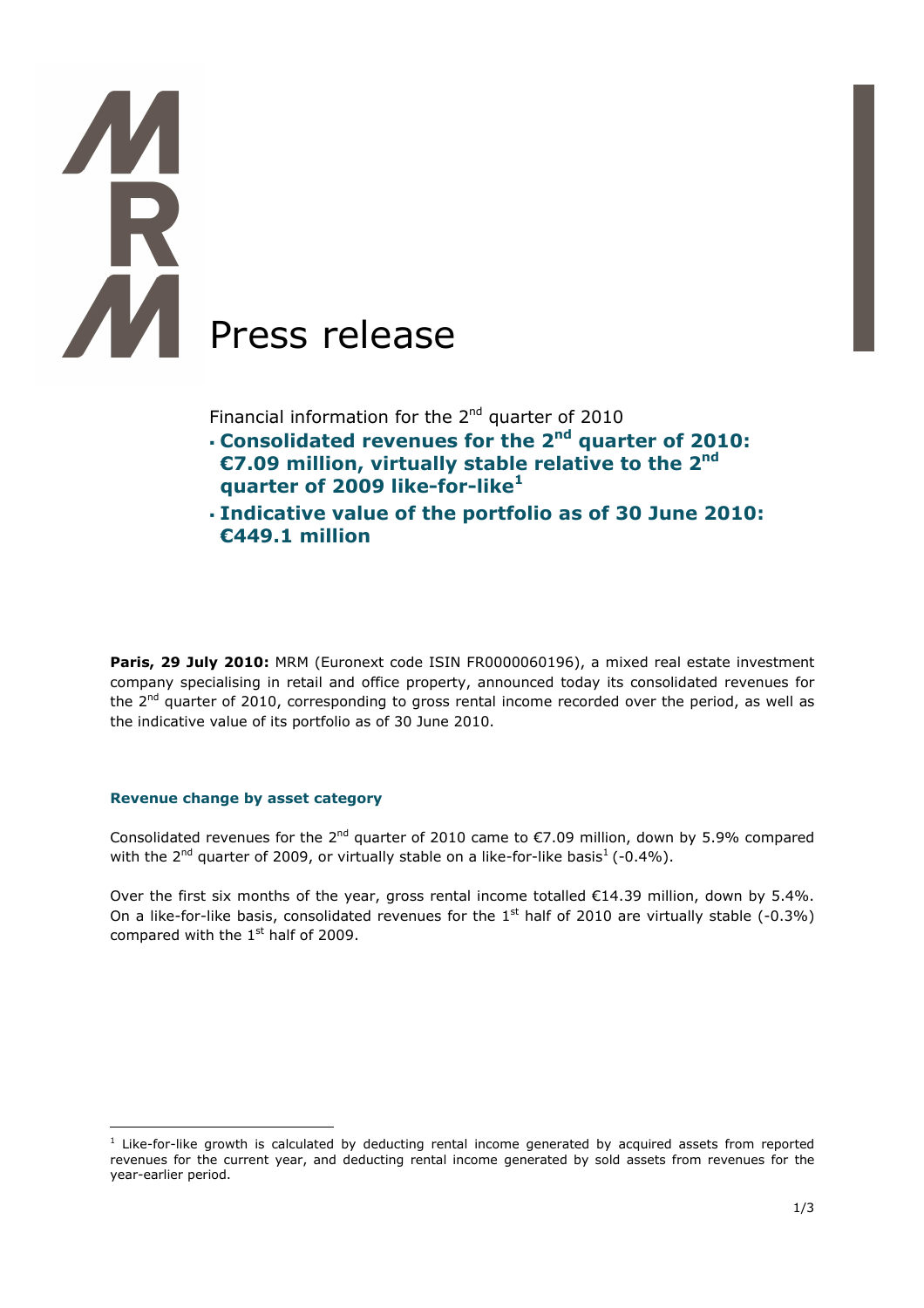| <b>Consolidated</b><br>revenues<br>$\epsilon$ million | Q <sub>2</sub><br>2009 | Q <sub>2</sub><br>2010 | $\%$<br>change | $\frac{0}{0}$<br>change<br>like-for-<br>like $1/2$ | H1<br>2009 | H1<br>2010 | $\frac{0}{0}$<br>change | $\frac{0}{0}$<br>change<br>like-for-<br>like $1,3$ |
|-------------------------------------------------------|------------------------|------------------------|----------------|----------------------------------------------------|------------|------------|-------------------------|----------------------------------------------------|
| Office property                                       | 3.94                   | 3.89                   | $-1.3%$        | $-0.1\%$                                           | 8.01       | 7.93       | $-1.0%$                 | $-0.5%$                                            |
| Retail property                                       | 3.59                   | 3.19                   | $-11.0%$       | $-0.8%$                                            | 7.20       | 6.46       | $-10.3%$                | $-0.1%$                                            |
| <b>Total gross rental</b><br>income                   | 7.53                   | 7.09                   | $-5.9%$        | $-0.4%$                                            | 15.22      | 14.39      | $-5.4%$                 | $-0.3%$                                            |

In the  $2<sup>nd</sup>$  quarter of 2010, office properties generated 55% of gross rental income and retail properties generated 45%.

On a like-for-like basis, gross rental revenues generated by office properties in the 2<sup>nd</sup> quarter of 2010 remained stable  $(-0.1\%)$  relative to the  $2^{nd}$  quarter of 2009. This is due to additional rental revenues relating to new leases coming into effect, including those of the Carré Velizy mixed-use complex at Vélizy-Villacoublay. Indeed, these new leases allowed to offset the negative impacts of both the indexation of rents and the revision of ERDF rents in Rueil-Malmaison and Puteaux following the early renewal of the related leases for a firm duration of seven years.

Revenues from the retail property portfolio fell slightly by  $0.8\%$  like-for-like in the 2<sup>nd</sup> quarter of 2010 due to the negative effect of the indexation of rents and the vacating of premises, in particular in Tours to start the renovation works of the Galerie du Palais. Rental revenues also benefited from the campaign to renew leases in the Carrefour shopping centre in Ecole-Valentin and the arrival of new tenants, particularly in the Marques Avenue A6 outlet centre.

## **Indicative value<sup>4</sup> of the portfolio as of 30 June 2010**

The indicative value of the portfolio excluding transfer taxes was €449.1 million as of 30 June 2010 compared with €491.8 million as of 31 December 2009.

During the 1<sup>st</sup> half of 2010, the Group completed  $\epsilon$ 48.3 million of asset disposals as part of the arbitrage plan pursued since 2009.

## **Key events of the quarter**

Since 1 April 2010, six leases<sup>5</sup> have been signed for office and retail properties representing annual rental income of €0.4 million.

On 20 April 2010, MRM announced the refinancing of a portfolio of retail properties allowing for the repayment of €93.7 million of debt maturing in April 2010. The new loan taken out with SaarLB represents a total of €91.2 million, most of which matures in 2015.

 $\overline{a}$ 

<sup>&</sup>lt;sup>2</sup> Changes to the scope of consolidation between the 2<sup>nd</sup> quarter of 2009 and the 2<sup>nd</sup> quarter of 2010 are the result of the sale of a retail complex in Chambly in July 2009 ,a retail unit in Saint-Priest in September 2009, as well as asset sales carried out in 2010, including four Pizza Hut restaurants in February, a retail property in Brétigny-sur-Orge in April and two office properties in Clichy-la-Garenne and Levallois-Perret in late-June.

<sup>&</sup>lt;sup>3</sup> Adjusted for changes in the scope of consolidation concerning the 2<sup>nd</sup> quarter as well as for the sale of shops on Rue du Faubourg Saint-Honoré in Paris in February 2009.

<sup>&</sup>lt;sup>4</sup> The indicative value excluding transfer taxes is calculated on the basis of valuations as of 30 June 2010 by independent appraisers Catella (office property) and Savills (retail property). This value includes held-for-sale assets valued in accordance with IFRS 5. This amount is provided by way of indication pending the publication of the financial statements for the 1<sup>st</sup> half of 2010 on 16 September 2010.